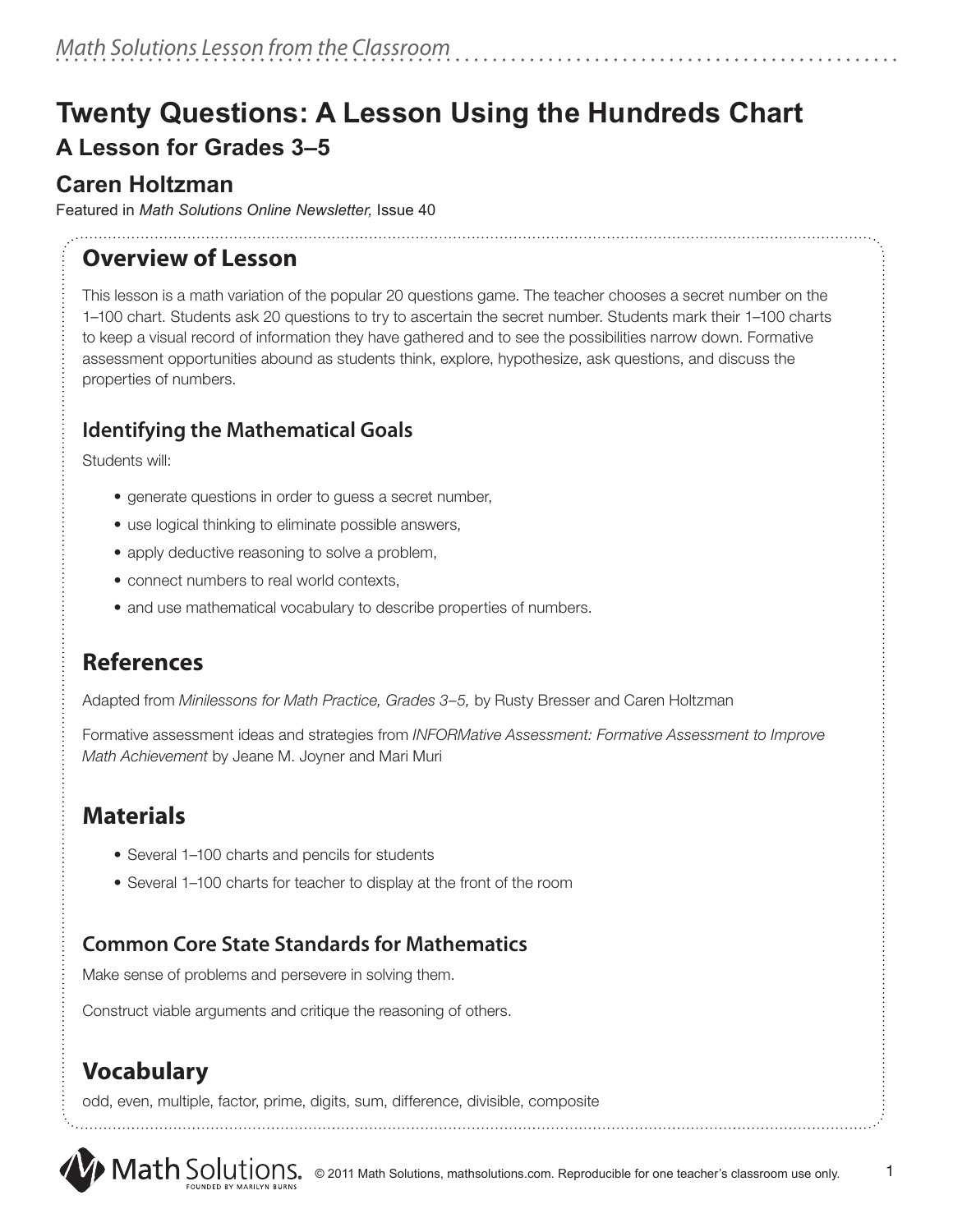# **Teaching Directions**

## **Part 1: Focus or Warm-Up**

1. Begin the lesson by showing a 1–100 chart. Ask students if they have used 1–100 charts before and what they know about them. Ask students to generate a list of words that describe numbers (odd, even, more than, digit, less than, prime, composite, etc.). Write these words on the board for student access. This warm-up prepares the students for the upcoming task and also gives you a diagnostic assessment of the students' current ideas about 1–100 charts, numbers, and relevant vocabulary.

### **Part 2: Introduction**

2. Play a game with the whole class. Distribute 1–100 charts and pencils to all students. Have a 1–100 chart visible in the front of the room. Tell students you have chosen a secret number on the 1–100 chart. Their job is to guess the secret number. Explain that they need to ask 20 yes/no questions to help them narrow down the possibilities. They are not allowed to guess the secret number until all 20 questions have been asked.

## **Part 3: Exploration**

- 3. Have students talk in pairs or small groups to brainstorm questions. This is an opportunity to eavesdrop and get a sense of what types of questions students are asking and which vocabulary words they're comfortable using independently. Collect some formative data by jotting down notes about which students are asking questions and what types of questions surface.
- 4. Have a volunteer ask a question. Answer the question and tell students to discuss what they now know about the secret number. Have them mark their 1–100 charts accordingly. For example, if the volunteer asks, "Is your secret number odd?" and the answer is no, students now know the secret number is even. They can cross out all the odd numbers on their 1–100 charts. You might model this on the 1–100 chart in the front of the room. You might also keep a written chart with information about the secret number. For example, after the first question is answered, you can write, "The secret number is even" on a class chart. This class chart serves as a reference for the students and also offers further formative assessment information about what types of questions and which number concepts and vocabulary they use.

#### **Teaching Tip: Using a Word Bank and Sentence Frames**

If students have not had much experience talking about numbers, this can be a challenging activity. Having a word bank and prompting students for different ways to ask questions provide helpful supports for the less experienced math conversationalists.

For students who need more language support, sentence frames might be helpful as well. Some useful sentence frames are:

*Is your number greater than \_\_\_\_\_\_? Is your number between \_\_\_\_\_\_\_\_ and \_\_\_\_\_\_\_\_? Is your number a multiple of \_\_\_\_\_? Does your number tell how many \_\_\_\_\_\_\_?*

5. Students continue to ask yes/no questions and mark their charts accordingly. Give students frequent opportunities to check in with a partner to clarify what they know about the secret number, what possibilities are left, and what questions they might ask next. These small-group talks provide formative assessment opportunities to briefly interview students about their ideas.